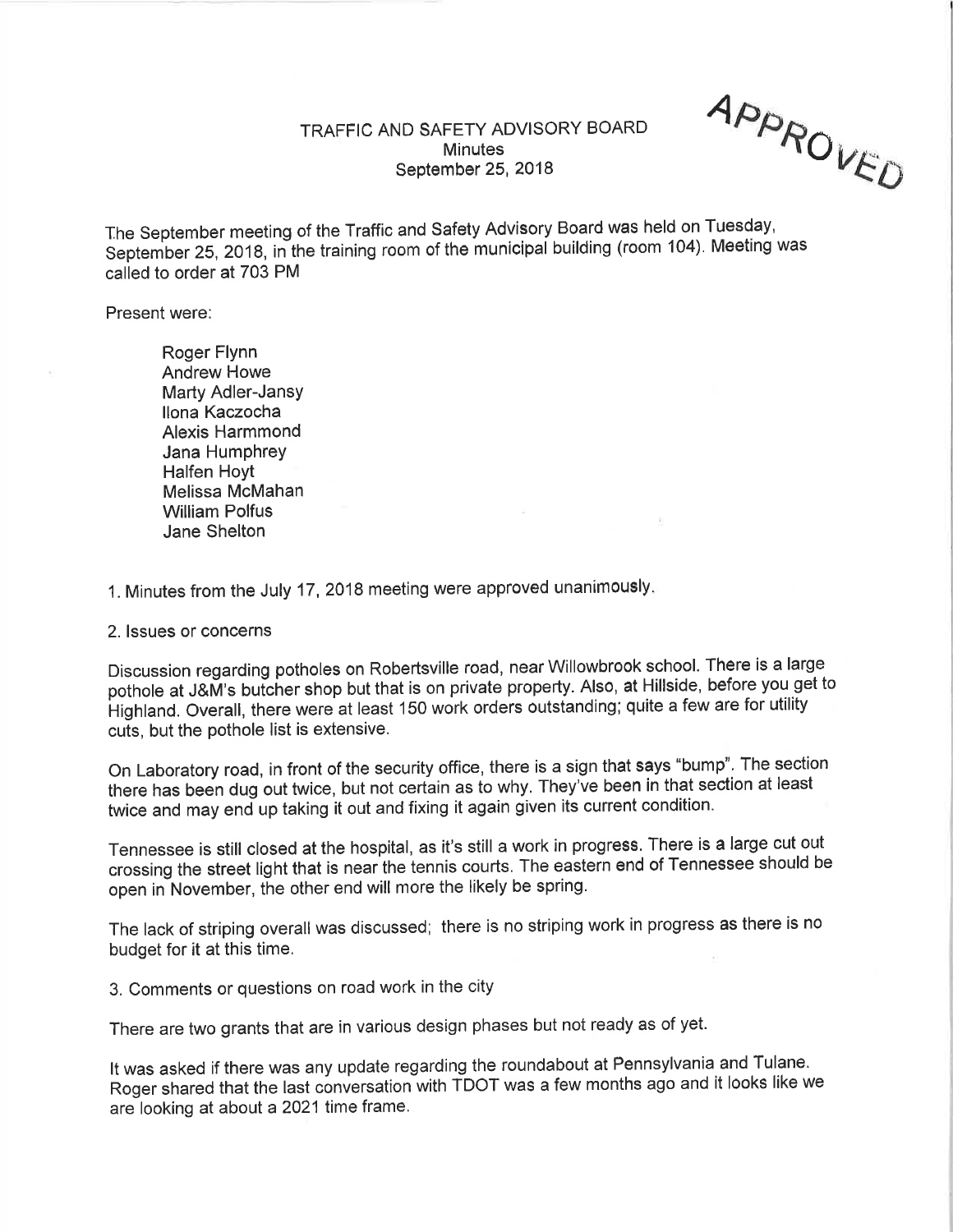The current roundabout in the Main Street area (as you come in from Rutgers) is missing a sign. Since this is private property, it would have to be replaced by the owner. However, there is a possibility that the roundabout is going away depending on the development work that is taking place in that section.

lf the roundabout is removed, the new entryway on Rutgers will go away which means the traffic signal considered for that location will no longer be necessary. The intersection at Rutgers and Wilson will become the entrance. The board may ask for a traffic impact study which may come back with that intersection needing a signal and a decision on that would come to the board.

There is a possibiiity that ihe deveioper desires io buiid 4 store fronts between Pet Smart and JC Penneys, hence the closing of that entrance. There are two 3-story mixed use buildings on that site plan and they aren't specified what they are; both are on Wilson street.

There was a new master plan submitted this month. There is a storage warehouse included in the plan; we are not aware of any restaurants currently slated. There are signifícant concerns from many regarding Main Street; it seems we are significantly doviating from the original approved concept.

For new retail, there is a Discount Tires coming next to Double Tree; at this time, not aware of anything coming into the current Hardees location. There is a Verizon store being built next to Hardees.

ln that area, the frontage road was discussed. The road belongs to each store, as the stores are individually owned.

For the new Taco Bell, there was a question as to whether they were going to use the current turn lane that is in place for the Tunnell building. This will not enter into the Taco Bell property For Taco Bell, you have to come in off the other two streets. The driveway between the Taco Bell and the Tunnell building has been closed in the front.

ln the Freddy's parking lot, they currently have a construction POD that blocks a section of the parking lot. lf the last parking space in the row near the POD is occupied, you cannot get out of that parking lot without backing up and selecting an alternate route. lt was thought that the POD was temporary but if not, was asked if there was anything the city can do.

Discussion regarding as to when the two other sections on the turnpike would be finished. The eompletion date for the contract is February, which includes moving the traffic signal pole. However, there is a 24-week lead time on the mast arm; so it's thought that they'll clean up the concrete work and then await the pole arrival. This will make the Zaxby's intersection pedestrian accessible 4 ways

They are finíshing a sidewalk section from the Donut Palace down to Division street. This puts pedestrian equipment on the Turnpike, hopefully keeping people from attempting to cross midblock in front of the hospital as they are doing now.

The þoard could potentially see a request for review for a development on the corner of Lafayette and Illinois. At this time, the access is really bad; this is across from Y12 credit union, in Woodland. lt's currently a wooded corner. lf that request is made, the access would have to be right in and right out on Lafayette given the current traffic flows and configuration.